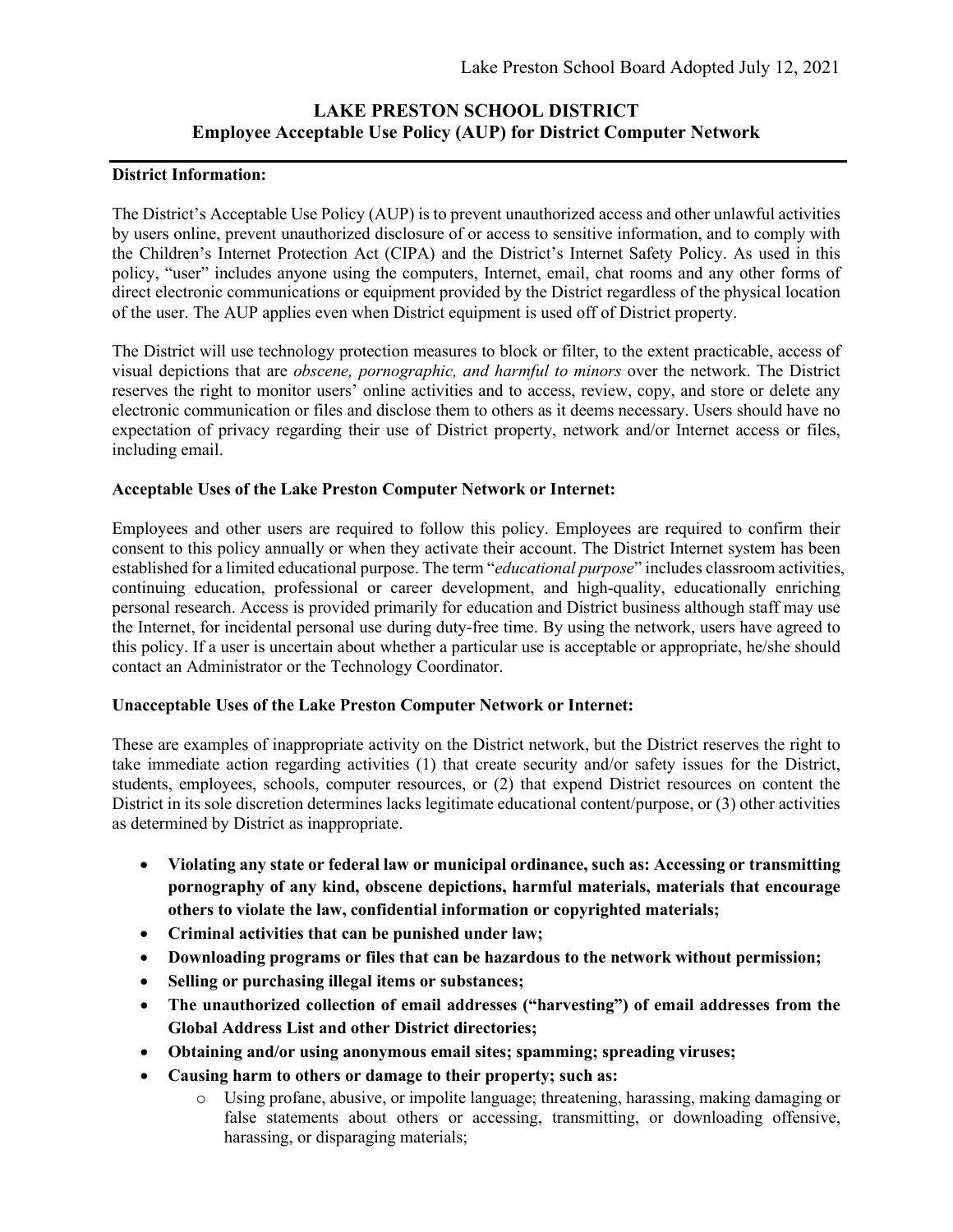- o Deleting, copying, modifying, or forgoing other users' names, emails, files, or data; disguising one's identity, impersonating other users, or sending anonymous email:
- o Damaging computer equipment, files, data or the network in any way, including intentionally accessing, transmitting or downloading computer viruses or other harmful files or programs, or disrupting any computer system performance;
- o Using any District computer to pursue "hacking," internal or external to the District, or attempting to access information protected by privacy laws; or
- **Accessing, transmitting, downloading large files, including chain letters or pyramid schemes.**
- **Engaging in uses that jeopardize access or lead to unauthorized access into others' accounts or other computer networks, such as:**
	- o Using another's account password(s) or identifier(s);
	- $\circ$  Interfering with other users' ability to access their account(s); or
	- o Disclosing passwords to others or allowing them to use yours or another's account(s).
- **Using the network or Internet for commercial purposes:**
	- o Using the Internet for personal financial gain;
	- o Using the Internet for personal advertising, and promotion; or
	- o Conducting for-profit business activities and/or engaging in non-government related fundraising or public relations activities such as solicitation for religious purposes, lobbying for personal political purposes.

#### **Social Media/Networking:**

Due to the wealth of new social media tools available, products and documents have the potential to reach audiences far beyond the district. This translates to a greater level of responsibility and accountability for everyone. Staff engaging in unprofessional and/or immoral conduct on social networking sites that are viewed by students, parents, or community members may result in discipline. Below are guidelines employees in the Lake Preston School District should adhere to when using such tools whether on personal and/or professional accounts.

- A. Personal Responsibility
	- 1. It is strongly encouraged for employees to set up a professional profile separate from their personal profile if they are going to interact with students via social networks.
	- 2. Lake Preston School District employees are personally responsible for the content they publish online for both their personal and professional profiles.
	- 3. Online behavior should reflect the same standards of honesty, respect, and consideration that you use face to face. Language and/or photos considered inappropriate at the workplace would also be deemed inappropriate online.
	- 4. The lines between public and private, personal and professional are blurred in the digital world. By virtue of being a Lake Preston School District employee online, you are connected to colleagues, students, parents, and the school community. You should ensure that content associated with you online is consistent with your work at Lake Preston School District.
	- 5. Employees are expected to uphold high values of respect for individuals and refrain from making defamatory statements about the School, employees, students and/or their families.
	- 6. When contributing online, do not post confidential student information. Be mindful that pictures can even disclose confidential information unintentionally. Be aware of everything that you post.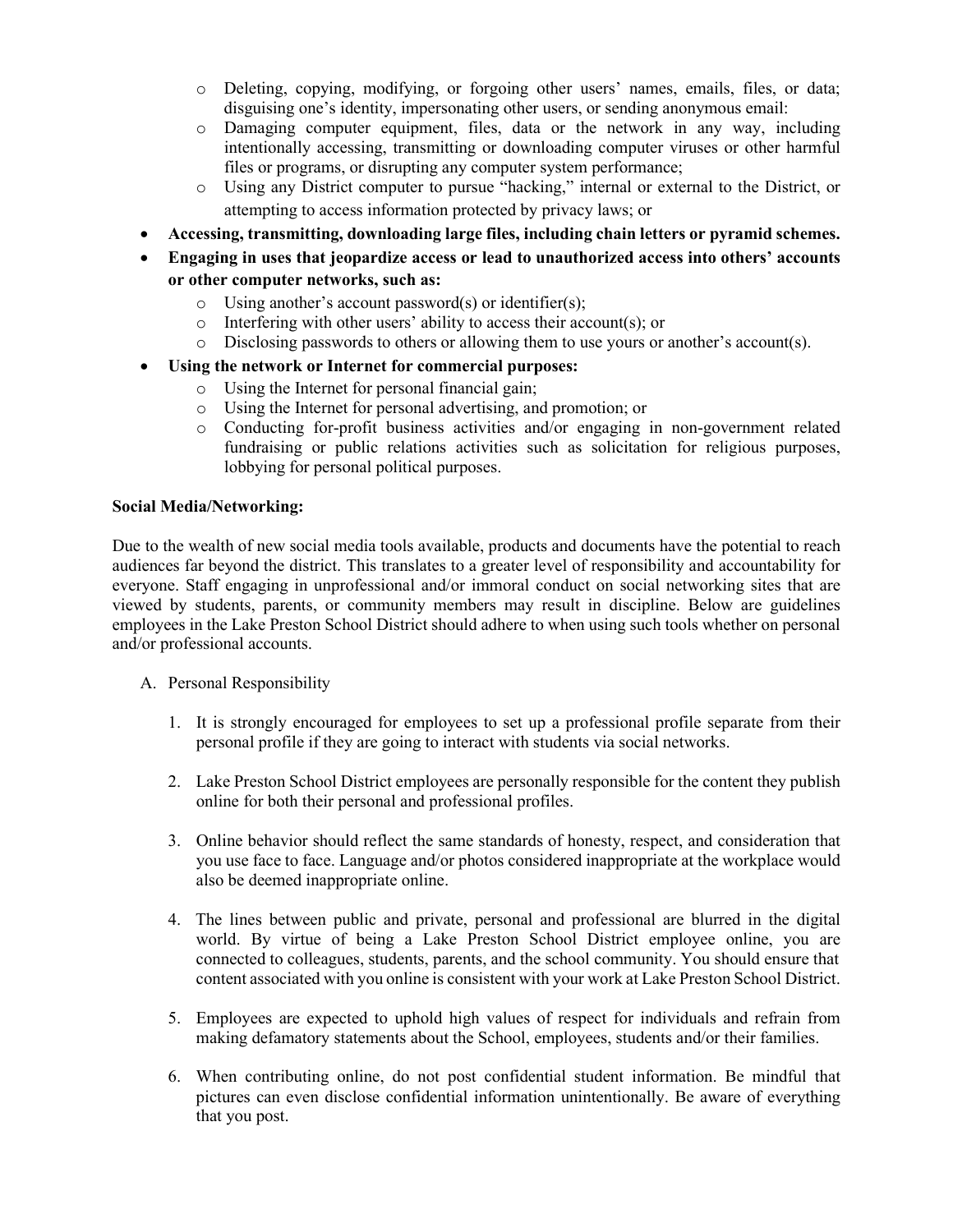#### B. Disclaimers

- 1. It is recommended that Lake Preston School District employees include disclaimers within their personal blogs and comments that the views are their own and do not reflect on their employer. For example, "The postings on this site are my own and don't necessarily represent Lake Preston School District's positions, strategies, opinions, or policies."
- 2. This standard disclaimer does not by itself exempt Lake Preston School District employees from insubordinate behavior when blogging or posting comments.

### C. Use

- 1. By posting comments, having online conversations, etc. be aware that even with the strictest privacy settings, what you 'say' online should be within the bounds of professional discretion. Comments expressed via social networking pages under the impression of a 'private conversation' may still end up being shared into a more public domain.
- 2. Comments related to the school should always meet the highest standards of professional discretion.
- 3. Electronic messages with students are to be academic in nature and/or related to a school activity or event.
- 4. Prior to posting photographs and videos of fellow employees, permission should be sought from the subject(s).
- 5. Before posting photographs or videos, thought should be given as to whether it is a positive reflection of you and your professionalism.
- 6. Images relating to alcohol or tobacco use may be deemed inappropriate. Remember, your social networking site is an extension of your personality, and by that token, an extension of your professionalism. If it seems inappropriate to put on the wall, should it be put online?
- 7. Personal Social Media is prohibited during working hours.

If the School District believes that an employee's activity on a social networking site may violate the School's policies, then the school may request that the employee cease such activity. Depending on the severity of the incident, the employee may be subject to disciplinary action.

#### **Penalties for Improper Use:**

The use of a District account is a privilege, not a right, and misuse will result in the restriction or cancellation of the account. Misuse may also lead to disciplinary and/or legal action, including suspension, expulsion, dismissal from District Employment, or criminal prosecution by government authorities. The District will attempt to tailor any disciplinary action to the specific issues related to each violation.

#### **Disclaimer:**

The District makes no guarantees about the quality of the services provided and is not responsible for any claims, losses, damages, costs, or other obligations arising from use of the network accounts. Any additional charges a user accrues due to the use of District's network are to be borne by the user. The District also denies any responsibility for the accuracy or quality of the information obtained through user access. Any statement, accessible on the computer network or the Internet, is understood to be the author's individual point of view and not that of the District, its affiliates, or employees.